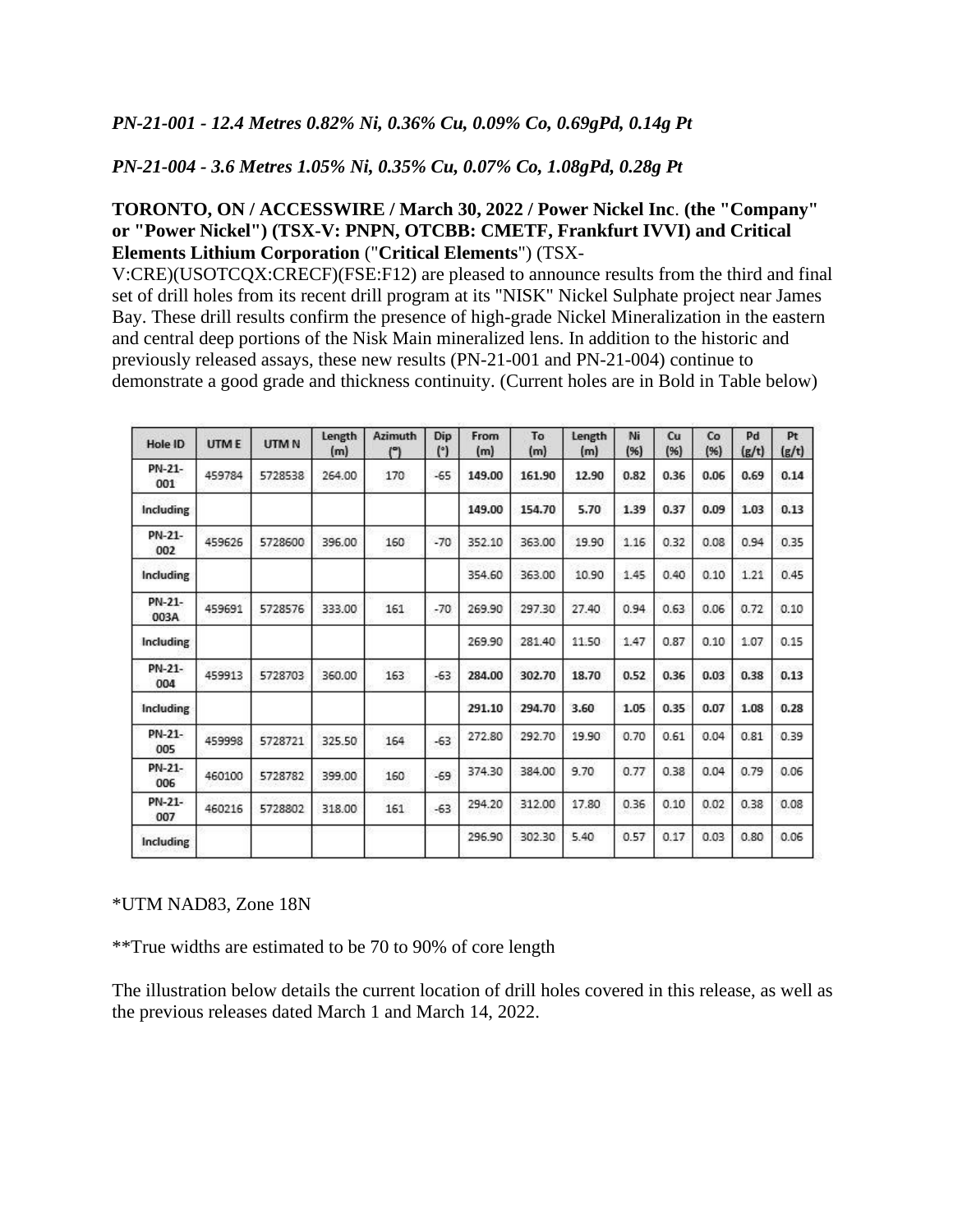## NISK - 2021 Highlight Drillholes



"These results are another positive indication that Nisk is a very exciting Nickel Sulphate discovery. Our objectives in this initial drill program conducted by Power Nickel were to produce enough drilling to allow us to establish a new NI 43-101 compliant resource to confirm and replace the historical resource, and to extend the known Nickel mineralization. We believe we have established the latter and expect to be able to deliver a NI 43-101 compliant Mineral Resource Estimate in Q2. Further, these results have made us confident enough to commence execution of an additional fully funded 5,000-meter drill program which we would expect to start later in Q2 after breakup.", commented Power Nickel's CEO Terry Lynch.

The existing resource estimates at the Nisk project are of historic nature and the Company's geology team has not completed sufficient work to confirm a NI 43-101 compliant mineral resource. Therefore, caution is appropriate since these historic estimates cannot, and should not be relied on. For merely informational purposes see Table 1.

**Table -1: Historical Resource Estimate figures for respective confidence categories at the NISK-1 deposit, After RSW Inc 2009: Resource Estimate for the NISK-1 Deposit, Lac Levac Property, Nemiscau, Québec.**

| <b>Resource Category</b> | <b>Tonnage</b><br>(t) | Ni<br>$(\%)$ | Cu<br>(%) | Co<br>$(\%)$ | Pd<br>(g/t) | Pt<br>(g/t) |
|--------------------------|-----------------------|--------------|-----------|--------------|-------------|-------------|
| Measured                 | 1,255,000             | 1.09         | 0.56      | 0.07         | 1.11        | 0.20        |
| Indicated                | 783,000               | 1.00         | 0.53      | 0.06         | 0.91        | 0.29        |
| Inferred                 | 1,053,000             | 0.81         | 0.32      | 0.06         | 1.06        | 0.50        |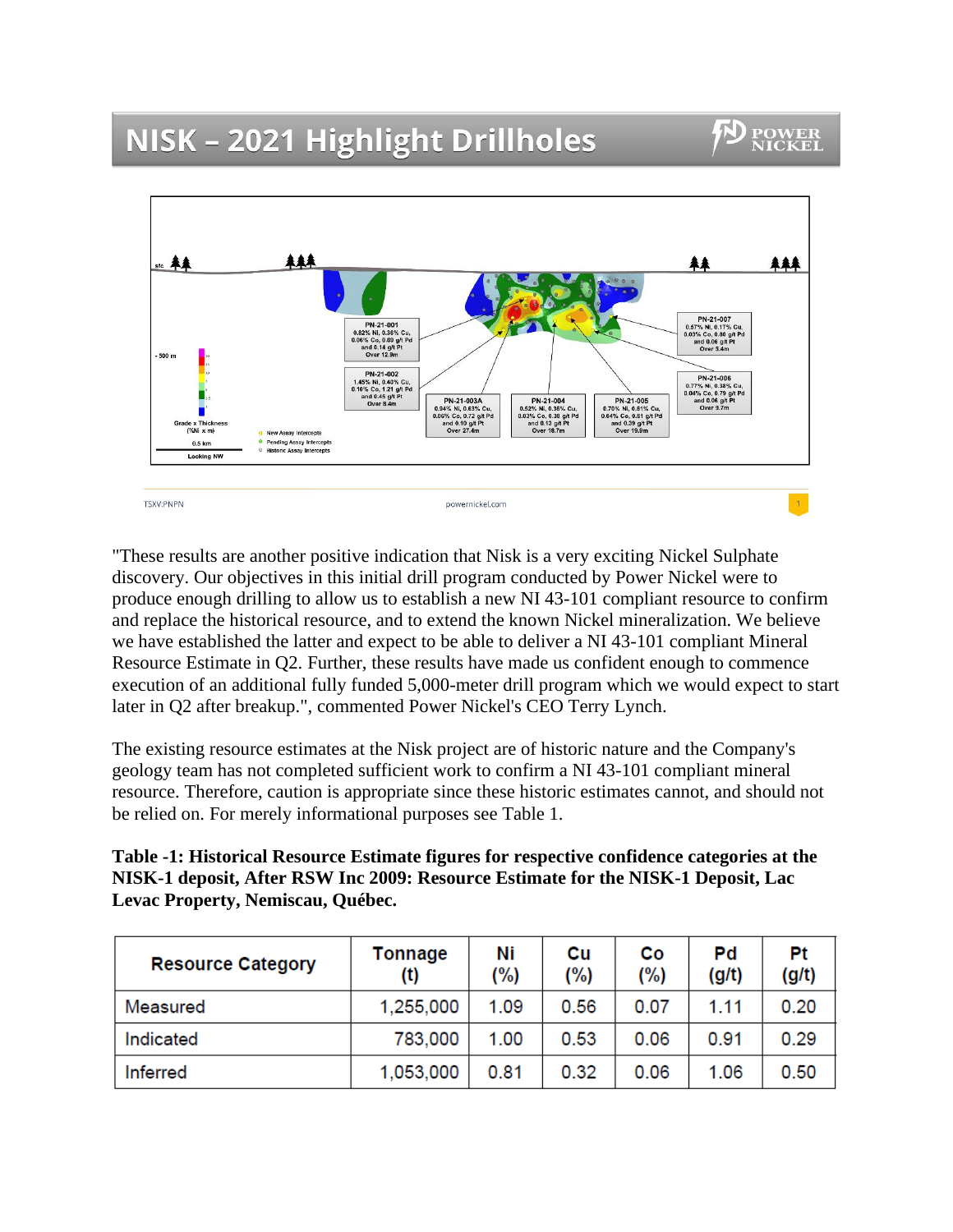## *The information regarding the NISK-1 deposit was derived from the technical report titled "Resource Estimate for the NISK-1 Deposit, Lac Levac Property, Nemiscau, Québec" dated December 2009. The key assumptions, parameters and methods used to prepare the mineral resource estimates described above are set out in the technical report.*

The 3D geological model developed by 3DGeo Solution Inc. ("3DGS") identified a prospective set of targets that the Company feels will give the best potential to expand the Nisk historical deposit. The image below is a view of the mineralization projected from the surface of the area we refer to as Nisk Main.



"Nisk has four distinct target areas covering over 7 Kilometres of strike length. Our focus this round was on the Nisk Main target. Historically, we know globally these types of deposits typically have multiple pods. We are encouraged by what we see on Nisk Main and feel we can continue to build commercial tonnage there but we are also looking forward to exploring Nisk West and the two wildcat targets in subsequent drilling in Q2", commented Power Nickel's CEO Terry Lynch.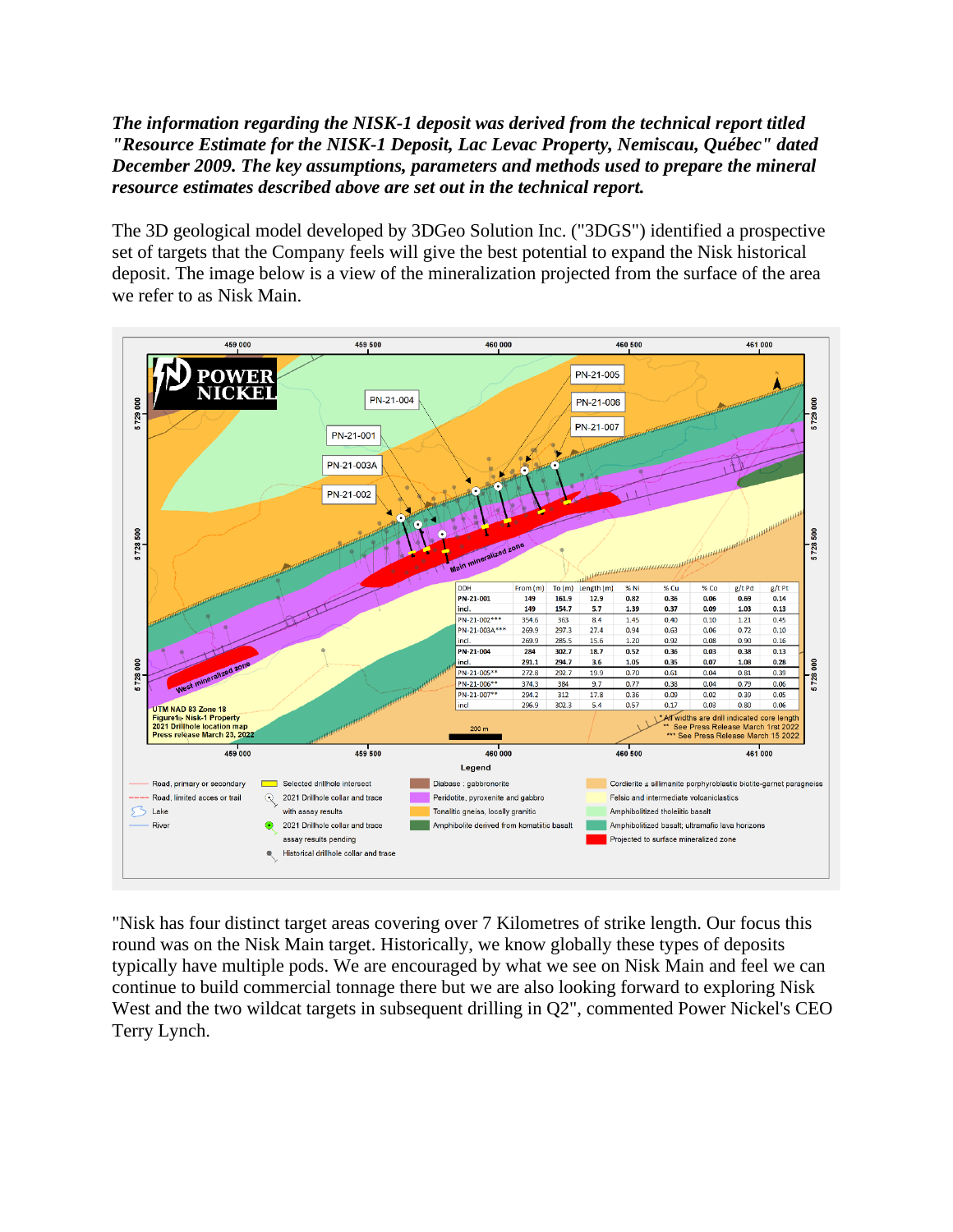# **NISK - Regional Magnetics**

# **POWER**<br>NICKEL



## **ABOUT NISK**

Nisk is located south of James Bay as illustrated in the area map below. This region is the site of a number of mining projects and improving infrastructure.

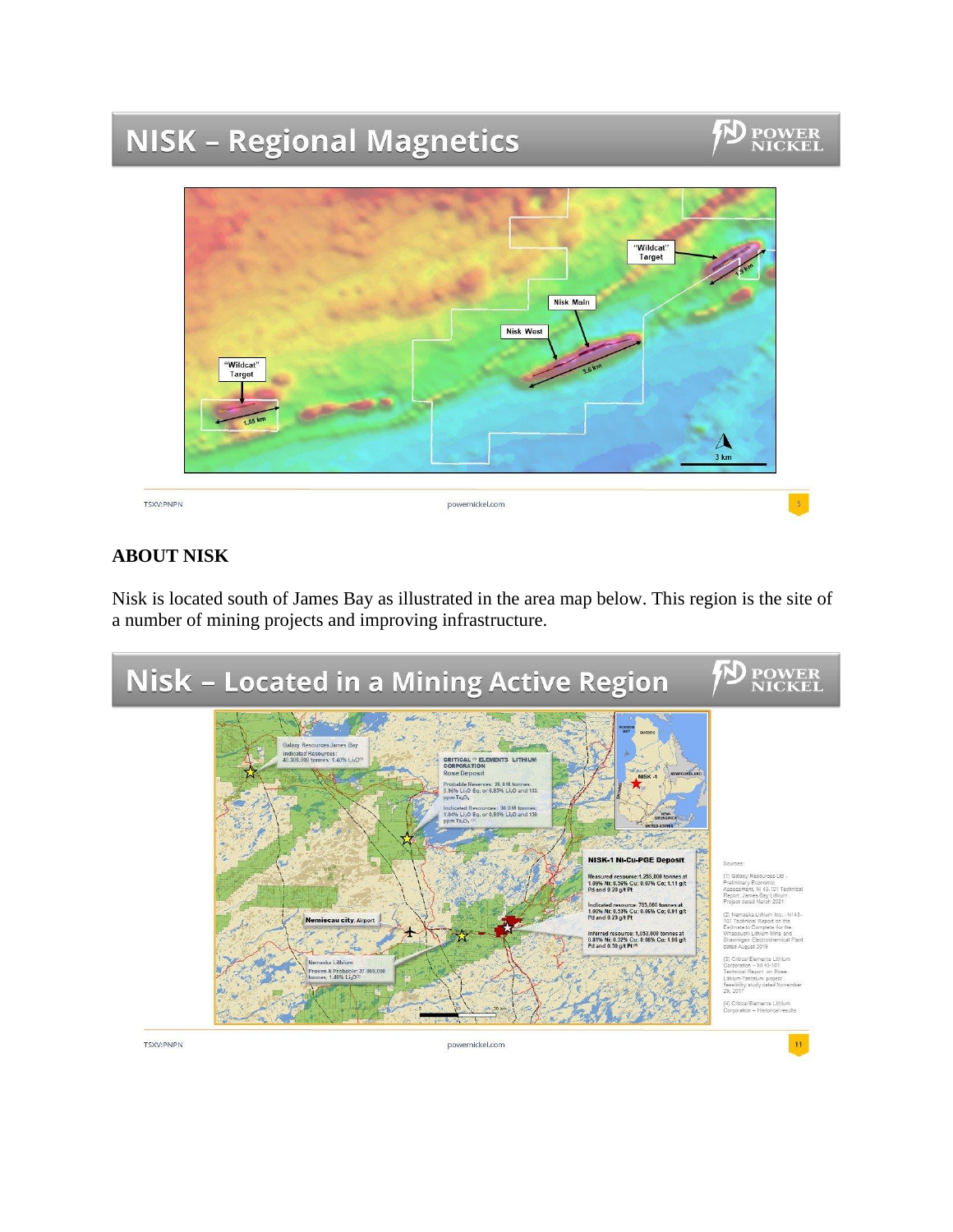Nisk has historically had some very high-grade Nickel intercepts as shown below. The Grade-Thickness iso-contours are representative of the nickel distribution only.



## **NISK - Historic Highlight Drillholes**

POWER<br>NICKEI

## **Analysis and QAQC Procedures**

All samples were submitted to and analyzed at ALS Global ("ALS"), an independent commercial laboratory located in Val-d'Or, Québec for both the sample preparation and assaying. ALS is a commercial laboratory independent of Power Nickel with no interest in the Project. ALS is an ISO 9001 and 17025 certified and accredited laboratory. Samples submitted through ALS are run through standard preparation methods and analyzed using ME-ICP61a (33 element Suite; 0.4g sample; Intermediate Level Four Acid Digestion) and PGM-ICP27 (Pt, Pd, and Au; 30g fire assay and ICP-AES Finish) methods. ALS also undertake its own internal coarse and pulp duplicate analysis to ensure proper sample preparation and equipment calibration.

Power Nickel's QA/QC program includes the regular insertion of CRM standards, duplicates, and blanks into the sample stream with a stringent review of all results. Historic holes were assayed by various accredited laboratories.

## **About Power Nickel Inc.**

Power Nickel is a Canadian junior exploration company focusing on high-potential copper, gold, and battery metal prospects in Canada and Chile.

On February 1, 2021, Power Nickel (then called Chilean Metals) completed the acquisition of its option to acquire up to 80% of the Nisk project from Critical Elements Lithium Corp. (CRE:TSXV)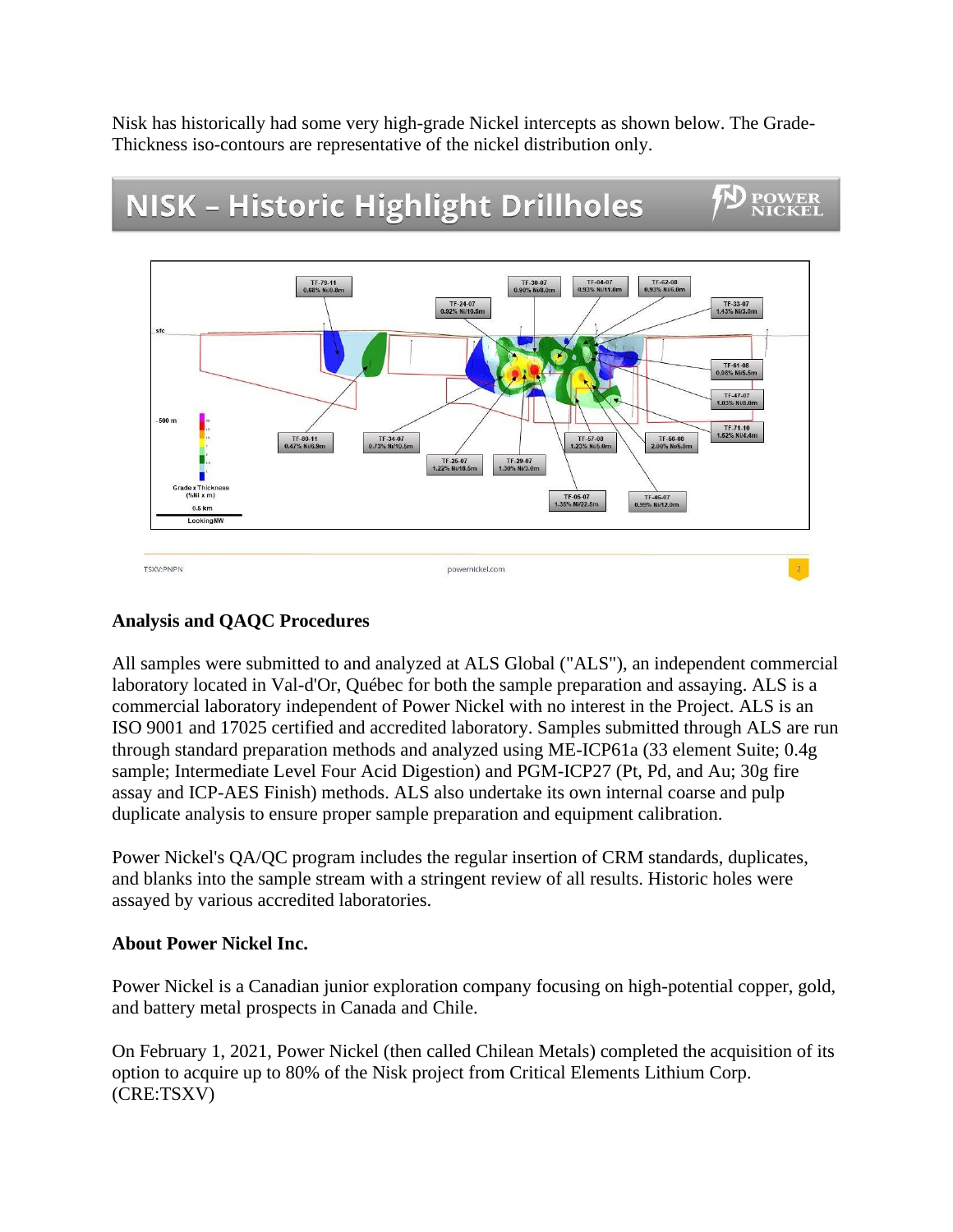The NISK property comprises a large land position (20 kilometers of strike length) with numerous high-grade intercepts. Power Nickel, formerly Chilean Metals is focused on confirming and expanding its current high-grade nickel-copper PGE mineralization historical resource by preparing a new Mineral Resource Estimate in accordance with NI 43-101, identifying additional high-grade mineralization, and developing a process to potentially produce nickel sulphates responsibly for batteries to be used in the electric vehicles industry.

Power Nickel (then called Chilean Metals) announced on June  $8<sup>th</sup>$ , 2021 that an agreement has been made to complete the 100% acquisition of its Golden Ivan project in the heart of the Golden Triangle. The Golden Triangle has reported mineral resources (past production and current resources) in total of 67 million ounces of gold, 569 million ounces of silver and 27 billion pounds of copper. This property hosts two known mineral showings (gold ore and magee), and a portion of the past-producing Silverado mine, which was reportedly exploited between 1921 and 1939. These mineral showings are described to be Polymetallic veins that contain quantities of silver, lead, zinc, plus/minus gold, and plus/minus copper.

Power Nickel is 100-per-cent owner of five properties comprising over 50,000 acres strategically located in the prolific iron-oxide-copper-gold belt of northern Chile. It also owns a 3-per-cent NSR royalty interest on any future production from the Copaquire copper-molybdenum deposit, recently sold to a subsidiary of Teck resources Inc. Under the terms of the sale agreement, Teck has the right to acquire one-third of the 3-per-cent NSR for \$3-million at any time. The Copaquire property borders Teck's producing Quebrada Blanca copper mine in Chile's first region.

## **About Critical Elements Lithium Corporation**

Critical Elements aspires to become a large, responsible supplier of lithium to the flourishing electric vehicle and energy storage system industries. To this end, Critical Elements is advancing the wholly-owned, high-purity Rose lithium project in Quebec. Rose is the Corporation's first lithium project to be advanced within a land portfolio of over 700 square kilometers. In 2017, Critical Elements completed a feasibility study on Rose for the production of spodumene concentrate. The internal rate of return for the project is estimated at 34.9% after-tax, with a net present value estimated at C\$726 million at an 8% discount rate. In Critical Elements' view, Quebec is strategically well-positioned for US and EU markets and boasts good infrastructure including a low-cost, low-carbon power grid featuring 93% hydroelectricity. The project has received approval from the Federal Minister of Environment and Climate Change on the recommendation of the Joint Assessment Committee, comprised of representatives from the Impact Assessment Agency of Canada and the Cree Nation Government; Critical Elements is working to obtain similar approval under the Quebec environmental assessment process. Critical Elements also has a good, formalized relationship with the Cree Nation.

## **For further information on Critical Elements, please contact:**

Patrick Laperrière Director of Investor Relations and Corporate Development 514-817-1119